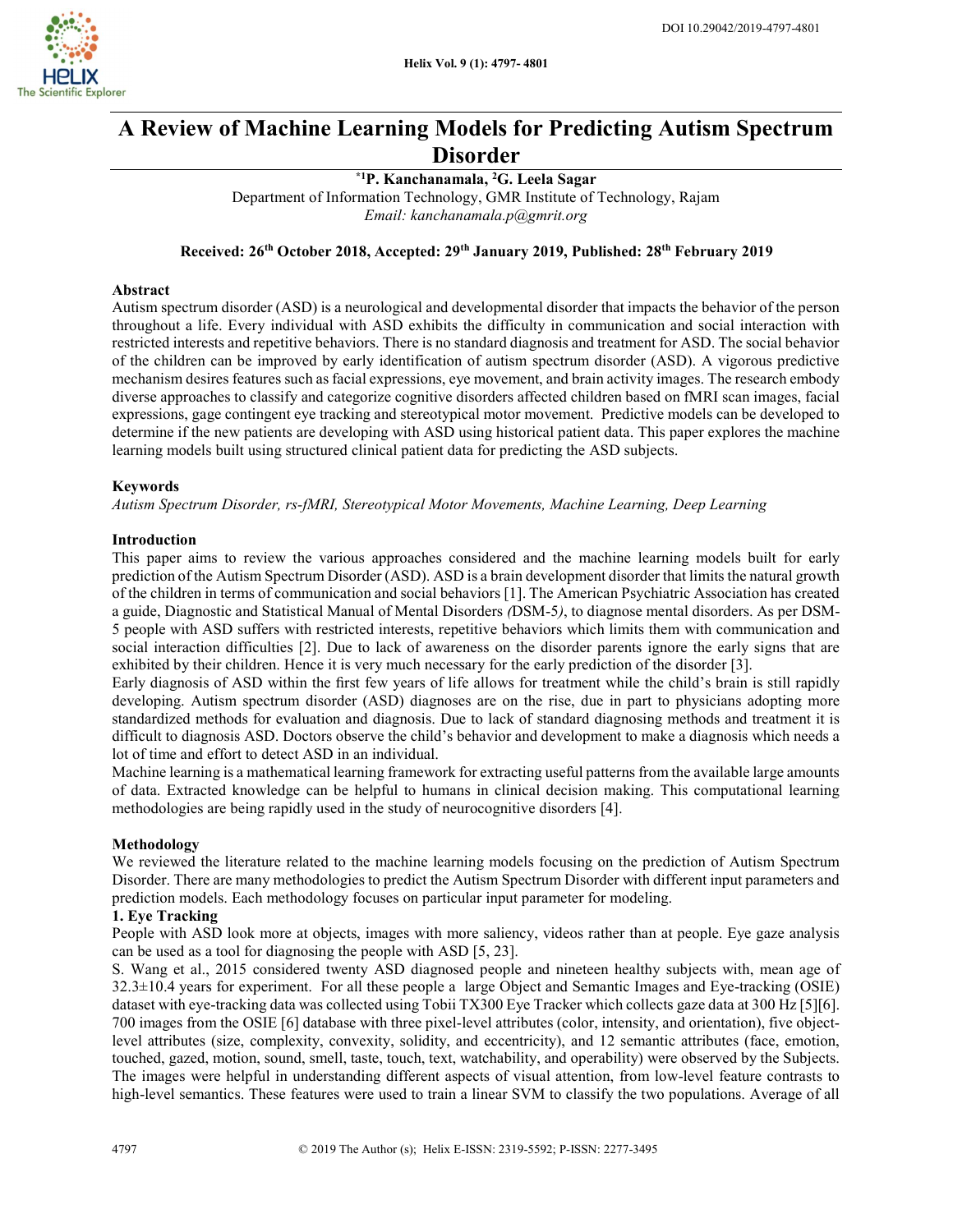the features across all trials was used to represent the attention patterns of each eye. The SVM classifier classified the data with an accuracy of 81% [5].

Children and adults with ASD shows less attention to faces compared to the typically developed (TD) controls [7]. Wenbo Liu et al., have conducted the study on 20 children with ASD and 21 age-matched Typically Developed children and 20 IQ-matched Typically Developed children for the study. Three female faces were used as targets among the twelve Chinese adult female photos displayed to the subjects. The faces were normalized such that majority of facial features were positioned approximately in the same face regions. Area of Interest (AOI) approach was used to analyze the eye movement data in comparing the fixation duration within each predefined face region (e.g. eyes, nose, and mouth) [8]. The distributions of fixation coordinates were selected as a feature. The features were represented using the facial region partitioning and the histogram feature extraction. K- means algorithm was implemented for the Quantization of fixation coordinates. The quantization partitioned the face images into K different cell-like regions which indicate the close proximity in the visual attention location [9]. The labeled histograms were used to train the SVM classifier [10, 11]. The SVM classifier classified the data based on the extracted histograms with an accuracy of 88.51%.

### 2. Brain Imaging Data:

Functional Magnetic Resonance Imaging (fMRI) is a useful tool for the prediction of Autism Spectrum Disorder. fMRI is used to measure the brain activity by detecting changes in the blood flow[12]. The neuronal activation is depends on cerebral blood flow. When an area of the brain is in use, blood flow to that region also increases [13]. fMRI uses Blood Oxygen Level Dependent (BOLD) contrast to map neuronal activity in the brain of humans or other animals by imaging the change in the blood flow related to the energy used by the brain cells. Functional magnetic resonance imaging (fMRI) is popular in predicting ASD because of its excellent contrast properties, spatial resolution, and temporal resolution [14].

Omar Dekhil et al., have conducted an experiment on 202 children among which 78 were suffering with ASD and 124 are healthy controls. Neuro images were obtained from the National Database for Autism. Probabilistic Independent Component Analysis (PICA) algorithm was implemented to factorize fMRI scans into spatial and temporal components. From the temporal components, power spectral densities (PSD) were used as features for the diagnosis. 34 PSD components that are highly correlated with 34 atlas areas were selected from all the output components from PICA. Auto encoders followed by probabilistic support vector machine were used for diagnosis. The system was tested using leave one subject out approach and with an accuracy, sensitivity, specificity and area under Receiver Operating Curve (ROC) of 0.985, 0.974, 0.991 and 0.998 respectively. The system robustness and diagnosis integrity were ensured using 2 fold, 4 fold and 10 fold cross validation techniques with an accuracy of 81%, 82%, 84% [15].

E. Feczko et al., have identified more homogeneous ASD sub groups using a Random Forests approach. Resting state fMRI data was used for constructing a series of decision trees using RF algorithm. A boot strapped data set was generated from a subset of training data per each tree. The group classification was predicted using a subset of features were used to predict. The classification and regression were performed by using Gini impurity and mean square error as the cost functions respectively. The performance of the RF models was assessed by running the RF algorithm in 1000 iterations. 60 percent of participants formed the training dataset and the remaining 40 percent formed the testing dataset per each iteration. Applying the RF algorithm on behavioral data from 7 different tasks (34 variables) achieved an overall classification accuracy of 73% [16].

Anibal Solon Heinsfeld et al., have considered rs-fMRI data of 505 ASD individuals and 530 matched typical controls (TC) for the study. Correlation was calculated for the average of the time series of the regions of interest to investigate the brain connectivity and built the connectivity matrix.

Functional connectivity was used as a feature for the classification of ASD and Typical controls. Predictive model was trained using deionized auto encoders. Deep Neural Network (DNN) has classified the data with an accuracy of 70% [17].

## 3. Stereotypical Motor Movements:

Children with ASD feels difficulty in social communication and exhibit repetitive behaviors known as stereotypical motor movements (SMM). SMMs include repetitive body rocking, hand flapping, mouthing, and complex finger movements which interfere with social interactions [18]. SMMs can be measured either by interviewing, observing the behaviors directly and through recorded videos. All these methods suffer with the difficulty of measuring the duration and intensity of SMMs. Video based approach is accurate but it is a time consuming process. Instead to reduce the time consumption accelerometer sensors can be employed to measure the SMMs over a period of time. [19]. Matthew S. Goodwin et al., have used wearable wireless sensors to obtain the 3-axes accelerometer data. SMM data classified using Support Vector Machine and Decision Tree with different feature sets based on time-frequency characteristics of accelerometer data [20]. Nastaran Mohammadian Rad et al., have proposed a Deep Neural Network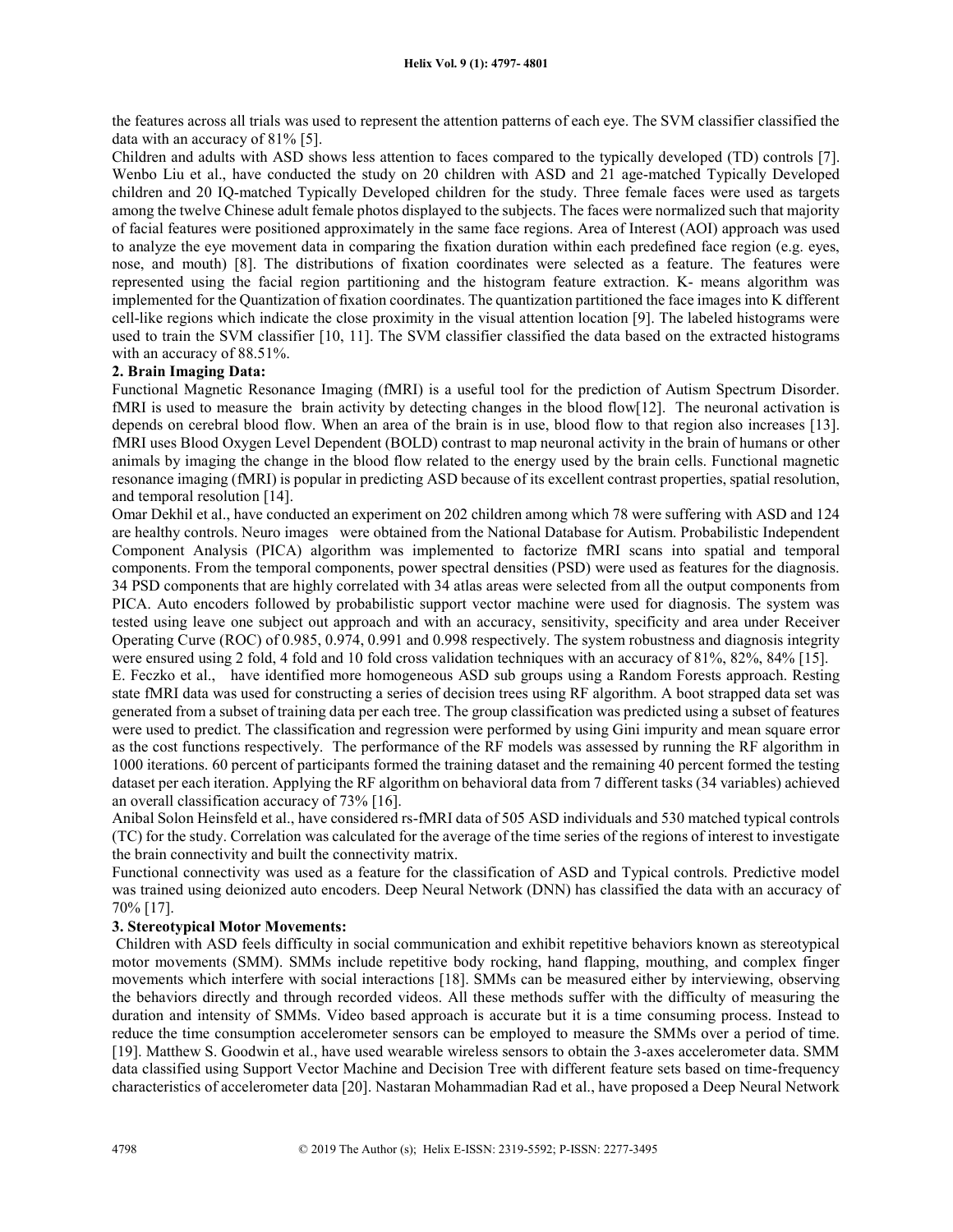with two CNN layers and one pooling layer to classify ASD children using accelerometer data with an accuracy of 82% [21].

Goodwin, M.S., Haghighi et al., have conducted a longitudinal study on six autism subjects. The data was collected in laboratory and classroom environments. The raw feature space signals were used as the input to a Support Vector Machine (SVM) classifier. Extracted a features including time, frequency, and Stock well transform features were used to evaluate the detection performance. A CNN architecture with randomized initial weights and biases was used to learn a middle representation of the multi-sensor signal. The random initialization of weights and stochastic gradient descent algorithm for optimization, results were different from one training run to another. So, the whole procedure of learning and classification was run 10 times for better optimization. This method has achieved an accuracy of 82% [22].

### Summary

| Input parameter                  | Methodology                               | Accuracy in % | Ref.   | Conclusion                                                                                                                                                                                                                   |
|----------------------------------|-------------------------------------------|---------------|--------|------------------------------------------------------------------------------------------------------------------------------------------------------------------------------------------------------------------------------|
| Eye tracking                     | <b>SVM</b>                                | 81            | $[5]$  | ASD people had more fixation to the center of<br>the image exhibits more attention towards a<br>particular object in natural images.                                                                                         |
|                                  | <b>SVM</b>                                | 88.51         | [8]    | ASD subjects shows less attention to human<br>faces and feels difficulty in interpreting human<br>emotions                                                                                                                   |
| Brain Imaging Data               | Auto Encoder                              | 84            | $[15]$ | Functional connectivity spatial maps were used<br>for classifying the ASD to TD and improved the<br>classifier accuracy.                                                                                                     |
|                                  | RF algorithm<br>With task based<br>images | 73            | $[16]$ | The behavioral data of subjects from 7 different<br>tasks were analyzed. RF model has achieved an<br>overall classification accuracy of 73% in<br>classifying the cognitive patterns of individuals<br>with ASD and without. |
|                                  | <b>DNN</b>                                | 70            | $[17]$ | The correlation Patterns of posterior network<br>of brain areas which are activated highly during<br>rs-fMRI were the most relevant features to the<br>ASD classification.                                                   |
| Stereotypical<br>Movements (SMM) | <b>DNN</b><br>Motor                       | 82            | $[21]$ | The classification performance<br>be<br>can<br>improved<br>with<br>feature<br>better<br>extraction/learning for detecting<br>SMMs.<br>Ensemble of LSTMs provide more reliable<br>SMM detector than every single LSTM.        |
|                                  | SVM with CNN for<br>feature extraction    | 82            | $[22]$ | SMMs are measured by analyzing hand<br>flapping, body rocking, and simultaneous hand<br>flapping and body rocking. SMMs a real-time,<br>person-dependent, adaptive To automate the<br>measure of algorithms are needed.      |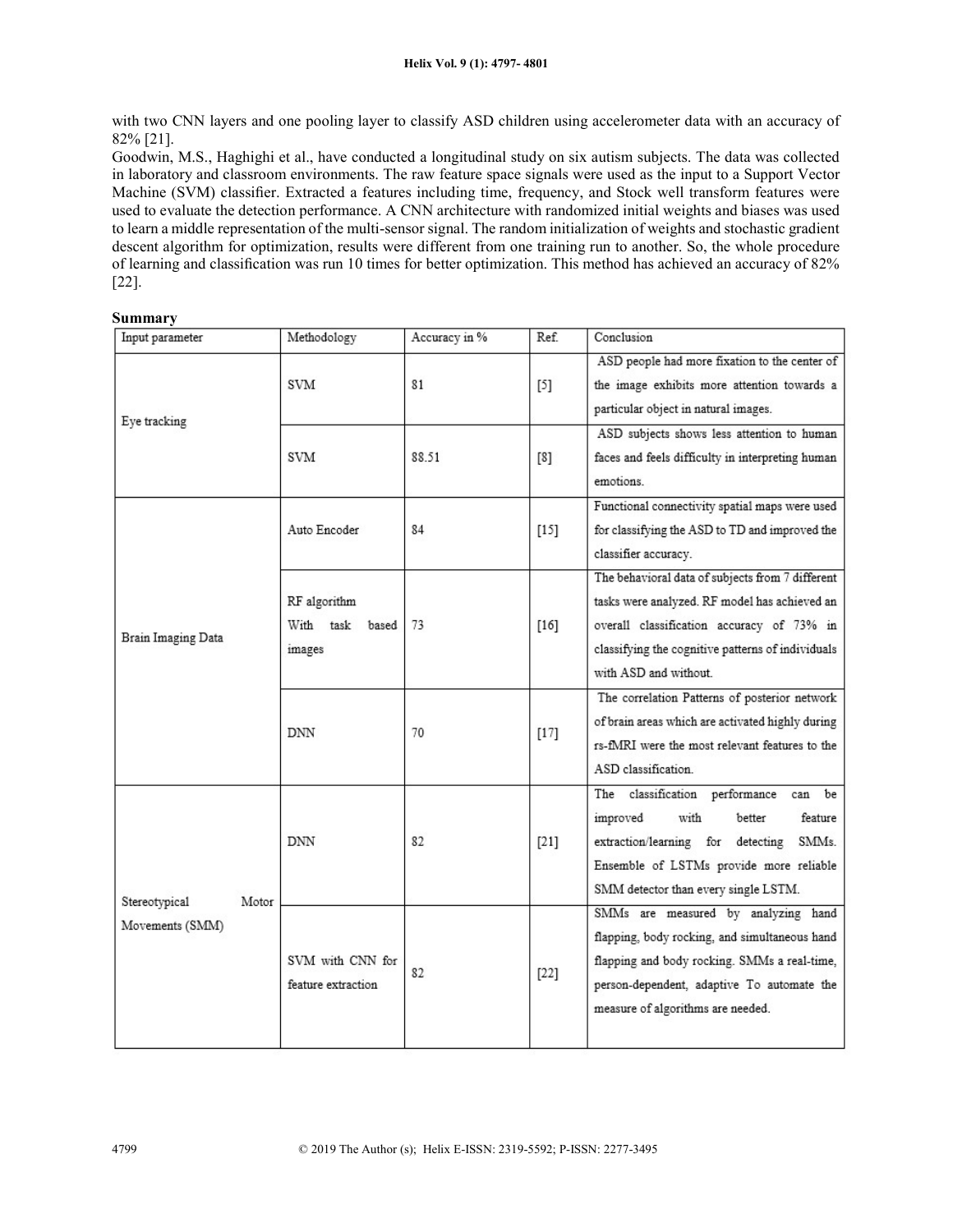## Conclusion

The Centers for Disease Control and Prevention (CDC) estimates autism's prevalence as 1 in 59 children which includes 1 in 37 boys and 1 in 151 girls. Early identification of ASD is essential to improve the child's ability to learn new skills. Manual diagnosis of the ASD is a much time consuming process for the collection as well as identifying the disorder. The use of Machine learning methods reduces the time and man power and increases the accuracy in detecting the ASD from Typically Developed Controls (TC). This study reviews the machine learning models used to classify the ASD subjects and TC using various input parameters viz. Stereotypical Motor movements, Eye Tracking, Brain Images.

## References

[1] P. K, S. Srinath, S. Seshadri, S. Girimaji, and J. Kommu. "Lost time: Need for more awareness in early intervention of autism spectrum disorder." Asian Journal of Psychiatry, 25:13–15, 2017.

[2] https://www.psychiatry.org/psychiatrists/practice/dsm

[3] Anurekha G and Geetha P," Performance Analysis of Supervised Approaches for Autism Spectrum Disorder Detection." International Journal of Trend in Research and Development (IJTRD),RIET-2017.

[4] Daniel Bone, Matthew S. Goodwin, Matthew P. Black, Chi-Chun Lee, Kartik Audhkhasi, and Shrikanth Narayanan, "Applying Machine Learning to Facilitate Autism Diagnostics: Pitfalls and promises." Journal of Autism Developmental Disorders. 2015 May ; 45(5): 1121–1136. doi:10.1007/s10803-014-2268-6.

[5] S. Wang, M. Jiang, X. M. M. Duchesne, E. A. A. Laugeson, D. P. P. Kennedy, R. Adolphs, and Q. Zhao. "Atypical visual saliency in autism spectrum disorder quantified through model-based eye tracking. Neuron", 88(3):604–616, 2015. 2, 3, 6, 7

[6] J. Xu, M. Jiang, S. Wang, M. S. Kankanhalli, and Q. Zhao. "Predicting human gaze beyond pixels." Journal of Vision, 14(1):28, 2014. 3, 7

[7] T. Falck-Ytter and C. von Hofsten, "How special is social looking in ASD: a review." Progress in brain research, no. 189, pp. 209–22, 2011.

[8] Wenbo Liu, Ming Li, and Li Yi "Identifying Children with Autism Spectrum Disorder Based on Their Face Processing Abnormality: A Machine Learning Framework." , Autism Research, 2016 Aug;9(8):888-98. doi: 10.1002/aur.1615. Epub 2016 Apr 1.

[9] Yi, L., Feng, C., Quinn, P. C., Ding, H., Li, J., Liu, Y., et al. (2014). " Do Individuals with and without Autism Spectrum Disorder Scan Faces Differently? A New Multi-Method Look at an Existing Controversy". Autism Research, 7, 72–83.

[10] Cortes, C. and Vapnik, V. (1995) Support-Vector Networks. Machine Learning, 20, 273-297. http://dx.doi.org/10.1007/BF00994018

[11] Chapelle, O., Haffner, P., & Vapnik, V. N. (1999). "Support vector machines for histogram-based image classification". IEEE Transactions on Neural Networks, 10, 1055–1064.

[12] "Magnetic Resonance, a critical peer-reviewed introduction; functional MRI". European Magnetic Resonance Forum. Retrieved 17 November 2014.

[13] Logothetis, N. K.; Pauls, Jon; Auguth, M.; Trinath, T.; Oeltermann, A. (July 2001). "A neurophysiological investigation of the basis of the BOLD signal in fMRI". Nature. 412 (6843): 150–157. doi:10.1038/35084005. PMID 11449264.

[14] Huettel, S. A.; Song, A. W.; McCarthy, G. (2009), "Functional Magnetic Resonance Imaging (2 ed.)", Massachusetts: Sinauer, ISBN 978-0-87893-286-3

[15] Omar Dekhil, Hassan Hajjdiab, Babajide Ayinde, Ahmed Shalaby, Andy Switala, Dawn Sosnin, Aliaa Elshamekh, Mohamed Ghazal, Robert Keynton, Gregory Barnes, Ayman El-Baz, "Using Resting State Functional MRI to Build A Personalized Autism Diagnosis System". 2018, https://doi.org/10.1371/journal.pone.0206351.

[16] E. Feczko, N. Balba, O. Miranda-Dominguez, M. Cordova, S.L. Karalunas, L. Irwin, D.V. Demeter, A.P. Hill, B.H. Langhorst, J. Grieser Painter, J. Van Santen, E.J. Fombonne, J.L. Nigg, D.A. Fair "Subtyping cognitive profiles in Autism Spectrum Disorder using a random forest algorithm", Neuro Image, April 2017.

[17] Anibal Solon Heinsfeld, Alexandre Rosa Francob, R. Cameron Craddock, Augusto Buchweit, Felipe Meneguzzia, "Identification of autism spectrum disorder using deep learning and the ABIDE dataset", Neuro Image: Clinical, Volume 17, 2018, Pages 16-23 .

[18] LaGrow, S.J. and Repp, A.C. Stereotypic responding: "A review of intervention research." American Journal of Mental Deficiency 88, 6 (1984), 595–609.

[19] Nastaran Mohammadian Rad, Cesare Furlanello, "Applying Deep Learning to Stereotypical Motor Movement Detection in Autism Spectrum Disorders", 2016 IEEE 16th International Conference on Data Mining Workshops, 2375-9259/16, DOI 10.1109/ICDMW.2016.184